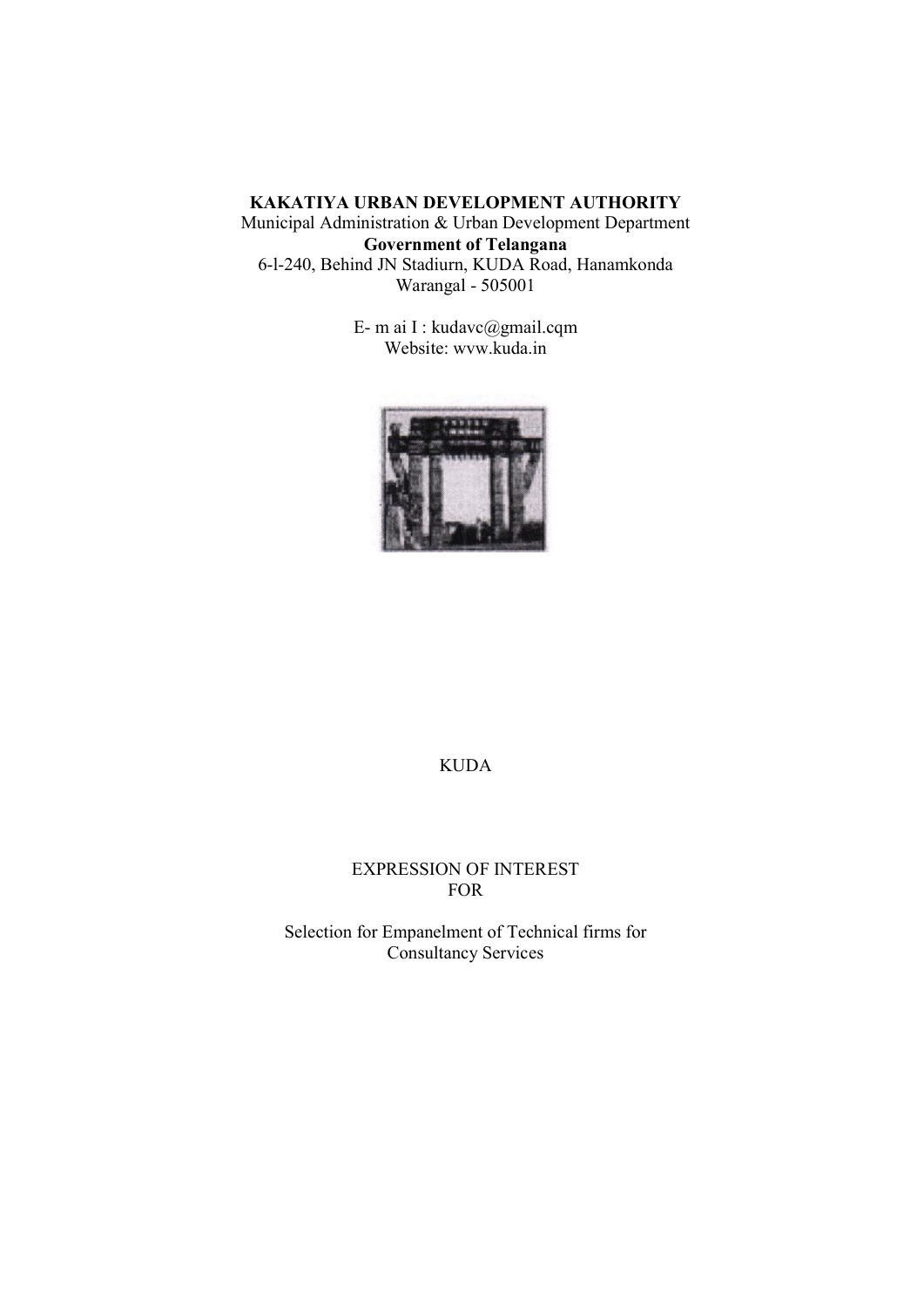### (To be submitted on the letterhead)

Date:

To Vice Chairman Kakatiya Urban Development Authority, Hanamkonda, Warangal- 5060001

Dear Madam

Sub: Expression of Interest for Empanelment of Technical Firms for Consultancy Services-Reg.

Ref- Roc. No. C3/ 666/2015, dated 20-11-2o21 published on dtd.21 -11-2o21.

With reference to the above advertisement; we hereby file this Expression of Interest (EOI), for Empanelment of Technical Firms for Consultancy Services to undertake the on going/new infrastructural projects relating to the city / tourism development from the experts in the field of urban Planning / Conservation/ Landscaping/ Urban Design/ Engineering.

we understand that this expression of interest on our part and mere submission of this Eol does not entitle us to award this Consultancy Services.

### Empanelment of Technical Firms

Expression of Interest for Empanelment of Technical Firms for Consultancy Services to undertake the on going/ new infrastructural projects relating to the city / tourism development from the experts in the field of Urban Planning, Architectural, Conservation , Landscaping etc.,

.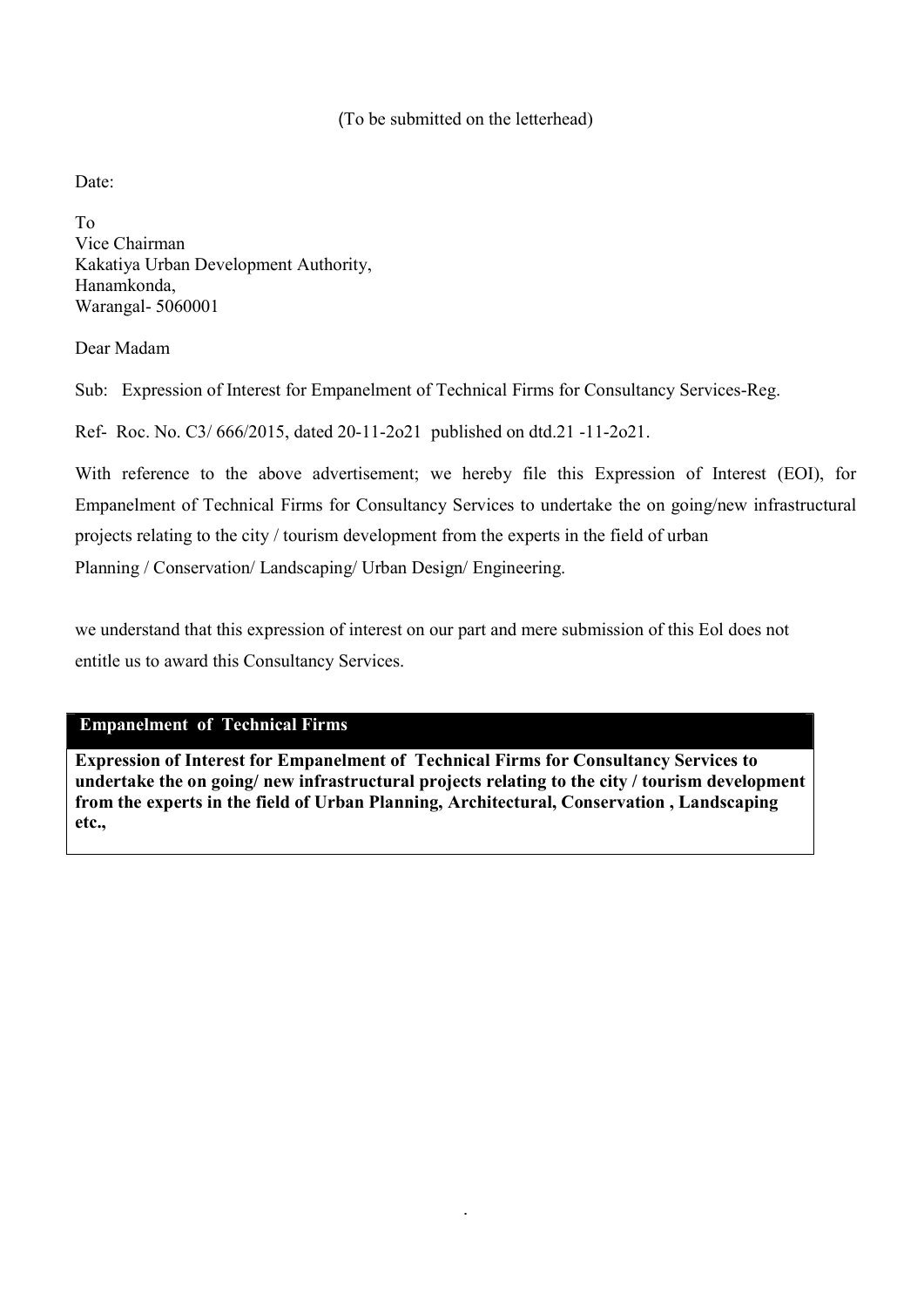# Name and details of Applicant and its representative authorized to file the EOI

| Full Name                                                                                |  |  |  |  |
|------------------------------------------------------------------------------------------|--|--|--|--|
| Designation                                                                              |  |  |  |  |
| Name of Organization                                                                     |  |  |  |  |
| Address                                                                                  |  |  |  |  |
|                                                                                          |  |  |  |  |
|                                                                                          |  |  |  |  |
|                                                                                          |  |  |  |  |
|                                                                                          |  |  |  |  |
|                                                                                          |  |  |  |  |
| Mobile                                                                                   |  |  |  |  |
| Email                                                                                    |  |  |  |  |
| Website                                                                                  |  |  |  |  |
| Name of the Key<br>Personally Contact Nos.                                               |  |  |  |  |
| <b>Legal Constitution of Applicant</b>                                                   |  |  |  |  |
| (Firm/ Agency/ Individual etc.,)                                                         |  |  |  |  |
| Registration No. & Date of Firm:                                                         |  |  |  |  |
| Registration No. & Date with counsel of Architecture / Institute of Town Planners India: |  |  |  |  |

### Current nature of activities:

(Not exceeding four lines)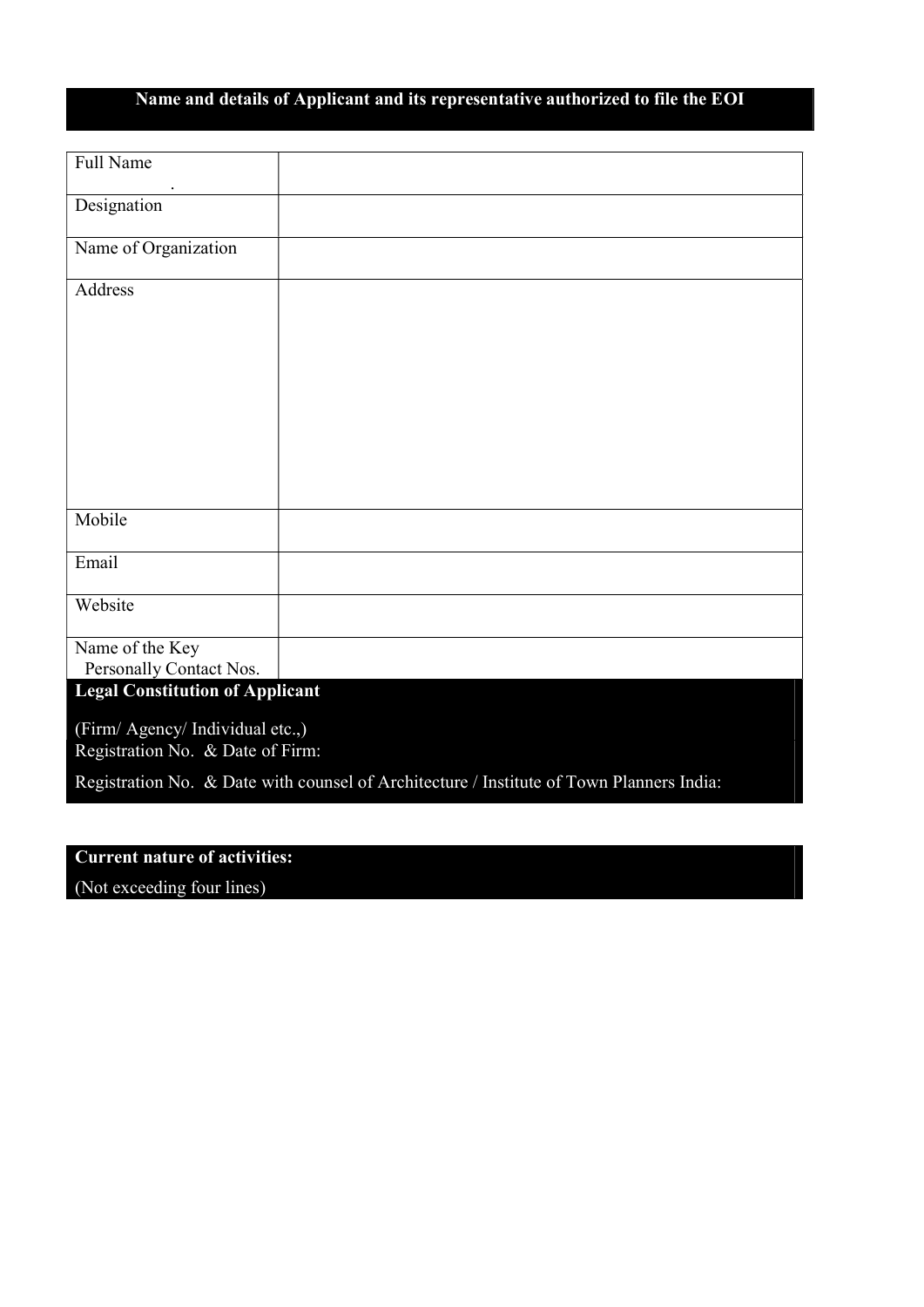| Brief history of the operations and activities of the Firms: (Last 3 years) with documentary<br>proof |                        |                         |                        |                       |  |
|-------------------------------------------------------------------------------------------------------|------------------------|-------------------------|------------------------|-----------------------|--|
| S1.No.                                                                                                | Name of the<br>Project | Value of the<br>Project | Year of the<br>Project | Nature of<br>Services |  |
|                                                                                                       |                        |                         |                        |                       |  |
|                                                                                                       |                        |                         |                        |                       |  |
|                                                                                                       |                        |                         |                        |                       |  |

## Last 3 (Three) year's turnover of the Firm

FY 2020-2021

FY 2019-2020

FY 2018-2019

## Net Worth of the Firm ( Computed from the latest Audited Balance Sheet)

2020-2021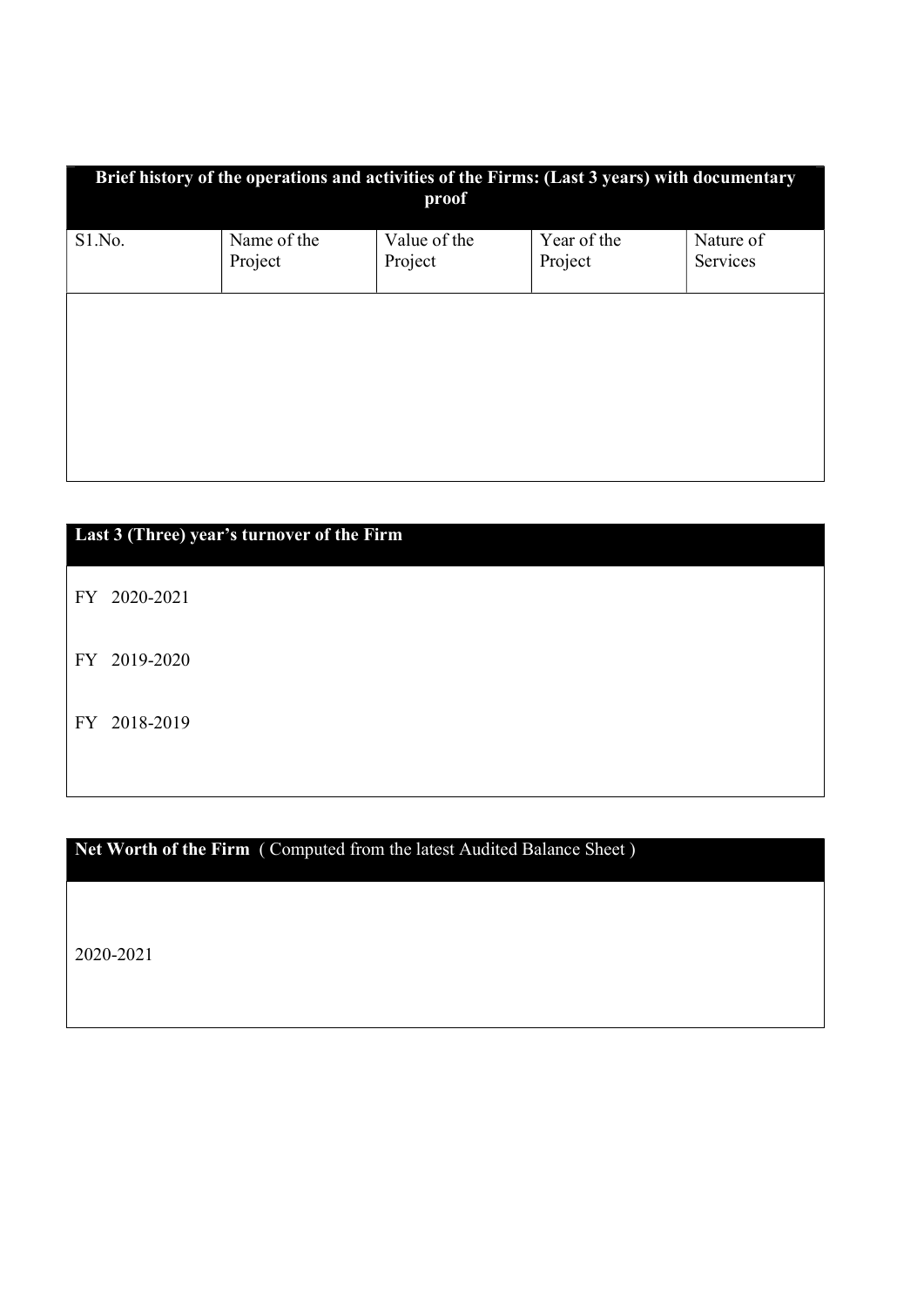Details of offices in jurisdiction of Telangana State if any PAN CARD Proof of Commencement of Business Income Tax Returns of latest three years (2018-2019, 2019-2021 & 2020-2021) Copy of Service Tax Registration No.

Note: Applicants may attach documents/ brochures/ corporate literature

I/We hereby certified that the information given as above and elsewhere in the offer are correct the best of my/our belief and knowledge. I/We understand that Vice Chairman, KUDA, Warangal can take any action against me/us and firm if any information is found to be false.

Signature:

Full Name:

Designation:

Organization:

Address:

Date: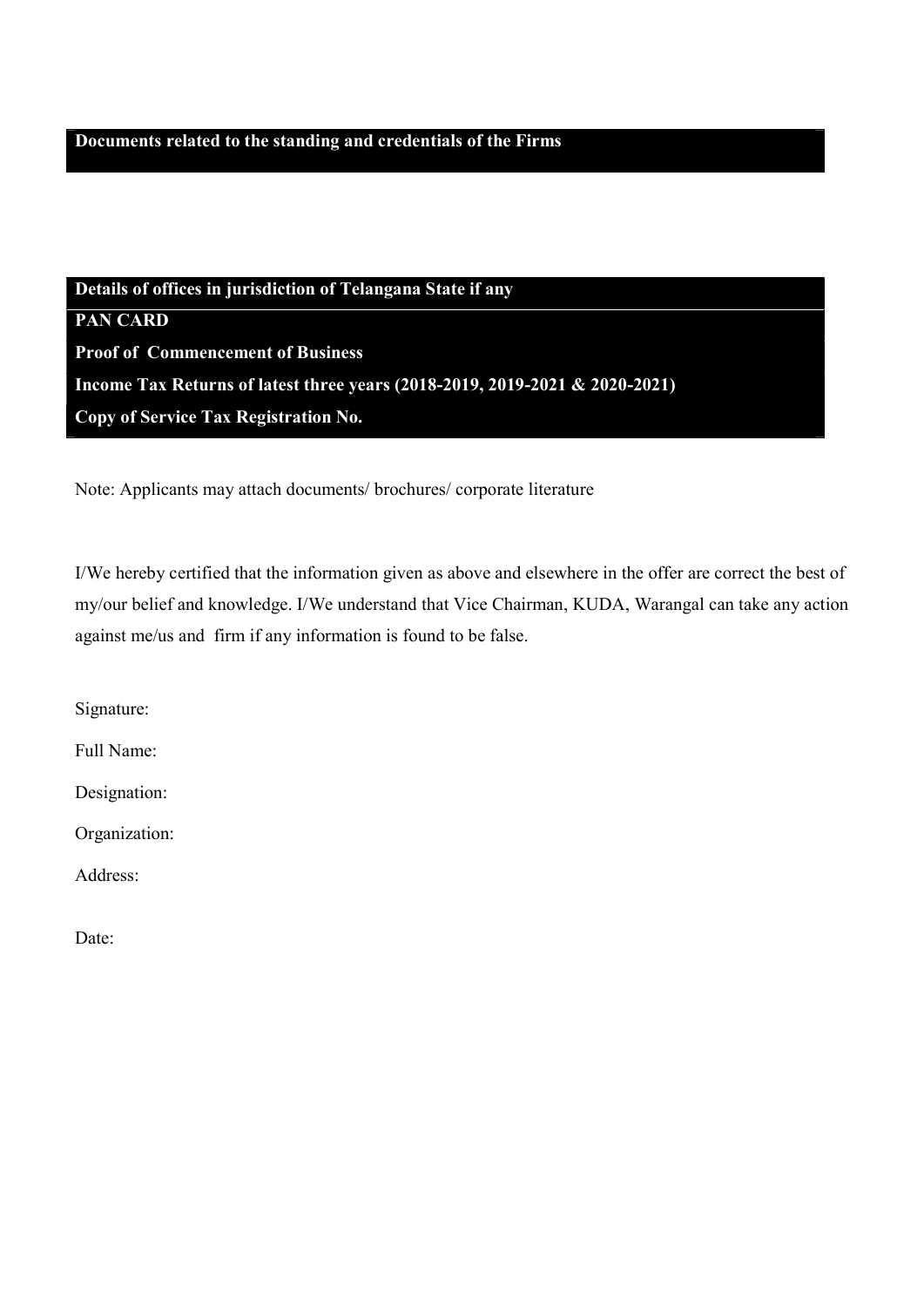### EMPANELM ENT OF TECH INCAL FIRMS FOR CONSU LTANCY SERVICES:

### TERMS OF REFERENCE

KUDA intends to Empanel Technical firms for its ongoing/new infrastructural projects

relating to the city / tourism development from the experts in the field of Urban Planning, Architectural

Conservation,Landscaping, Urban Design/ Engineering.( structural)

### SCOPE OF WORK:

The Firm would be assigned various tasks relating to developmental activities as and when required viz., Technical Support such as preparation of Plans, DPRs and etc.,

The Study of the existing / proposed sites, surveying

Preparation of Concept Plan detailed working drawings, specifications and estimates and preparation of DPRs

Undertaking of Consultancy Services during the execution of work and its related activities

### CRITERIA FOR EMPANELMENT:

The Architect Firm should be registered with Counsel of Architecture, New Delhi in case of Architects The Urban Planners of the firm should be registered with the institute of Town Planners lndia, New Delhi.

The structural Engineers/ Firm Registered with Govt/UDA/ULB.

The firm should have minimum 5 years experience in the respective fields

The firm exclusively must have completed at least three projects not less than 1.00 crore each in last three years i.e,2018-2019, 2019-2020 & 2020-2021.

### OTHER TERMS AND CONDITIONS:

Short listed firms will be informed about their empanelment after scrutiny of their profiles/proposals. interested firms are requested to submit their applications in prescribed format containing their status, office establishments and experiences in works with any special mentions and contact person details The firms which are already empanelled with the Government Departments/Organizations should provide the details if any

Proposals must be submitted by the Speed Post/Courier. Hand delivery / electronic submission to the Email: kudavc@gmail.com.

The Empanelment does not guarantee any work to the empanelled agency. Assignment of work is on the discretion of the Vice Chairman, KUDA, Warangal.